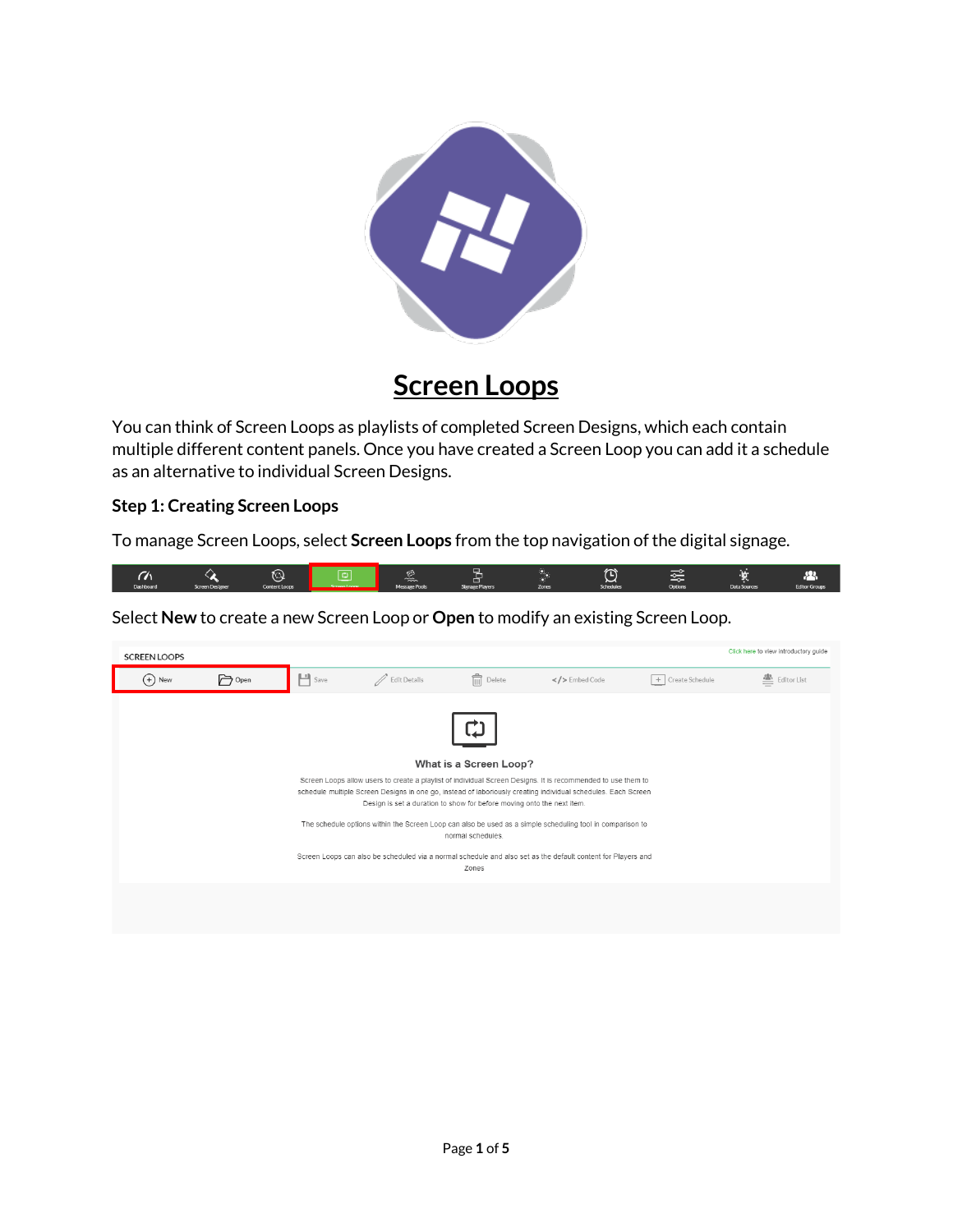After selecting **New**, give your Screen Loop a name, allocate it to a Publishing Policy and set the privacy options.

| <b>Create New</b>    |                          |  |  |  |
|----------------------|--------------------------|--|--|--|
| <b>Edit Settings</b> |                          |  |  |  |
|                      |                          |  |  |  |
| Local Content        | $\overline{\phantom{a}}$ |  |  |  |
| Private              |                          |  |  |  |
|                      | Cancel<br>Create         |  |  |  |

## **Step 2: Adding screens**

Once you've created the Screen Loop you can add individual screens to it by selecting **Add Items** and searching for any screens that you would like to add to the loop.

| individual duration of 0. |                 | 5                     |
|---------------------------|-----------------|-----------------------|
|                           |                 |                       |
|                           | <b>Add Item</b> | Total Duration: 00:00 |
| Schedule Options          |                 |                       |
| Commence                  | Expire          |                       |
| dd/mm/yyyy                | dd/mm/yyyy      |                       |
| 00                        | 00<br>۰         |                       |
| O <sub>O</sub>            | 00<br>۰         |                       |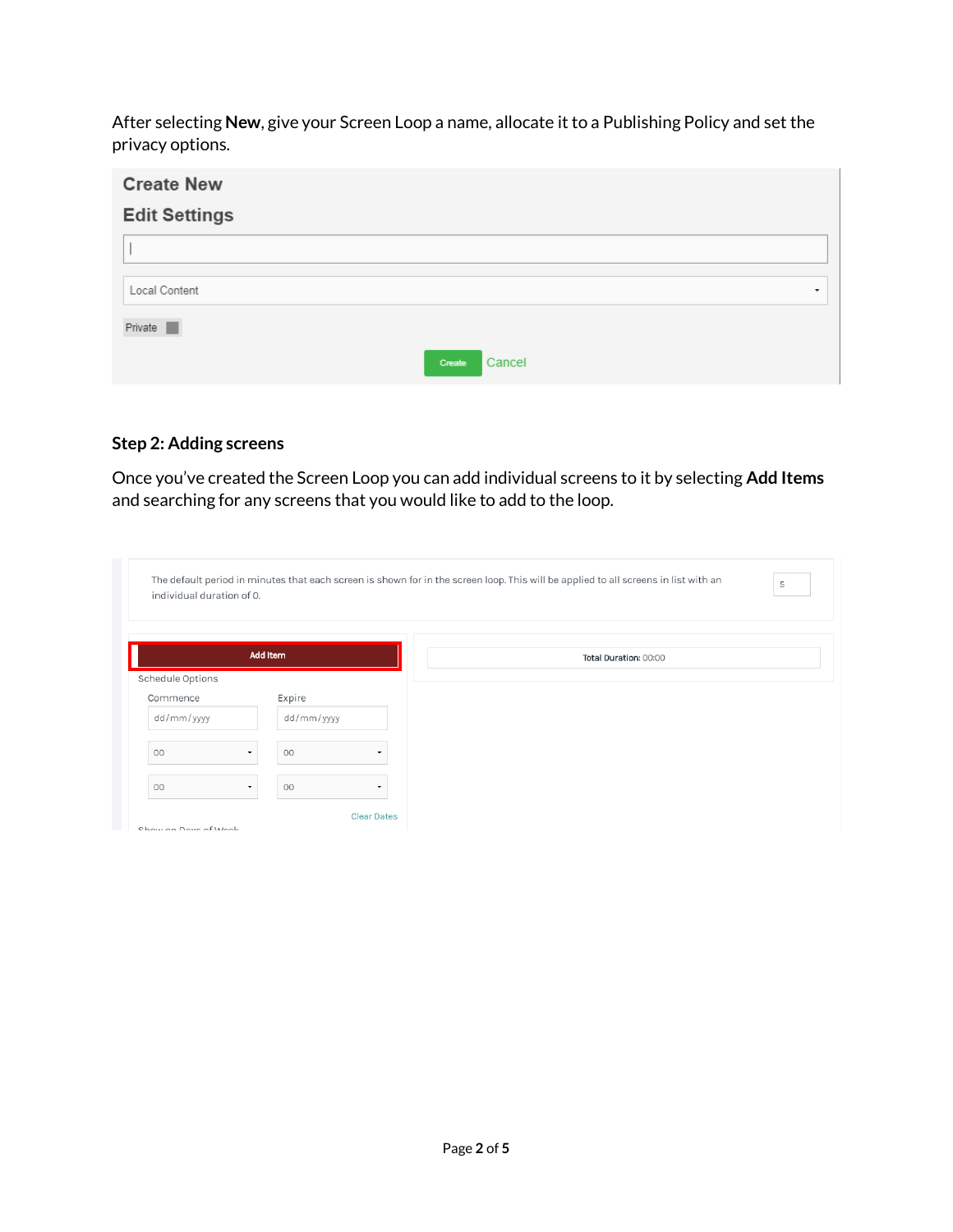Click on the screens that you'd like to add, and they will be selected, you can then press close and they'll be added to your Screen Loop.

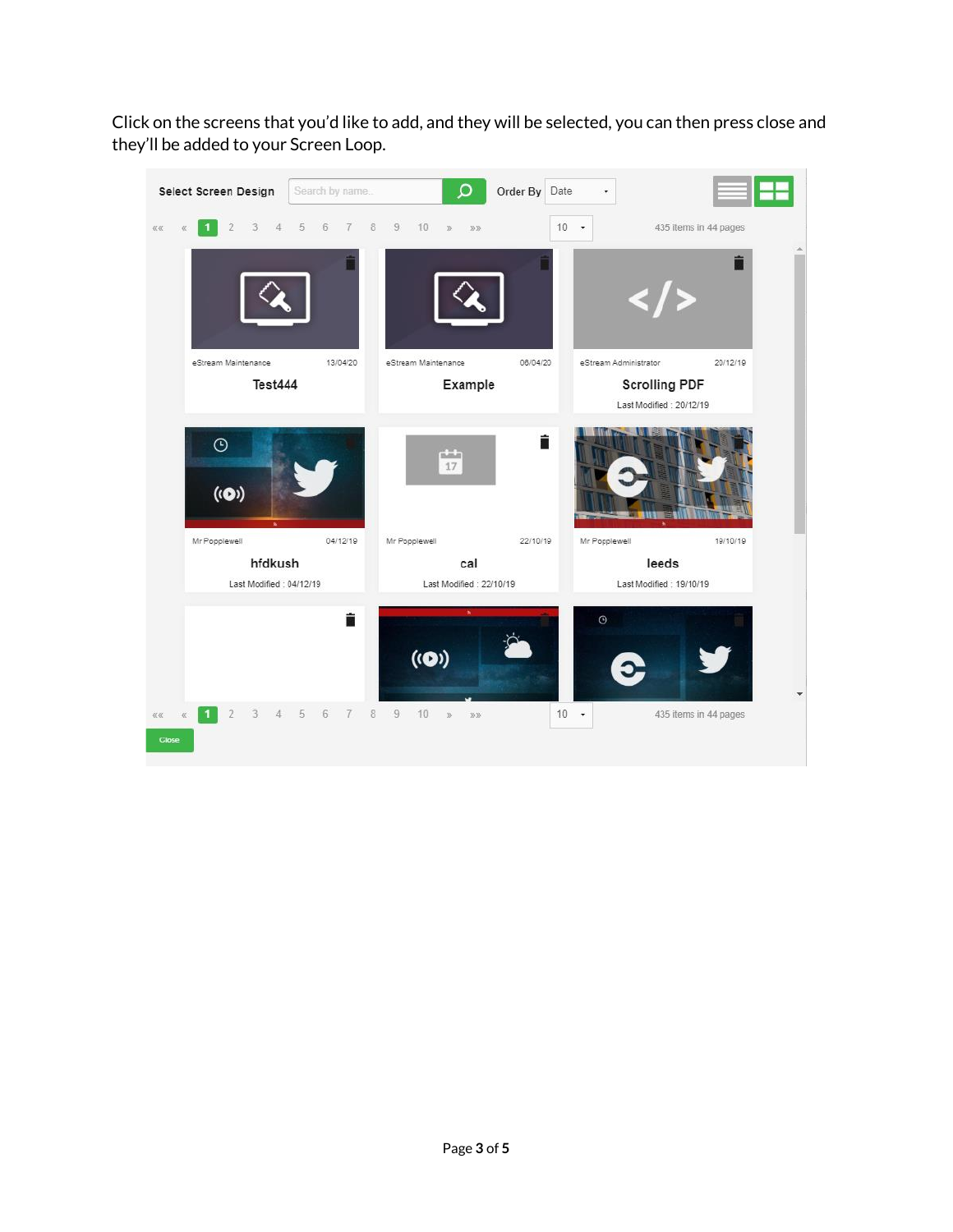You can change the order that screens are displayed in by simply dragging and dropping using the up and down arrows.

|   | Total Duration: 15:00                                                                           |  |  |  |  |  |  |  |
|---|-------------------------------------------------------------------------------------------------|--|--|--|--|--|--|--|
|   | $\epsilon/\epsilon$<br>Duration: 05:00<br>Commence:<br>Ê<br>Expire:<br>Paragon<br>S M T W T F S |  |  |  |  |  |  |  |
|   | $$<br>Duration: 05:00<br>Commence:<br>Ê<br>Expire:<br>Tom SD1<br>SMTWTFS                        |  |  |  |  |  |  |  |
| ♦ | s/s<br>Duration: 05:00<br>Commence:<br>Ê<br>Expire:<br>Tom Webinar 17/03<br>SMTWTFS             |  |  |  |  |  |  |  |

## **Step 3: Duration and scheduling**

Each individual item in the loop will show for a default interval of 5 minutes which is set with the Screen Loop Interval at the top. You can change the default interval by typing in a new duration.

Screen Loop Interval